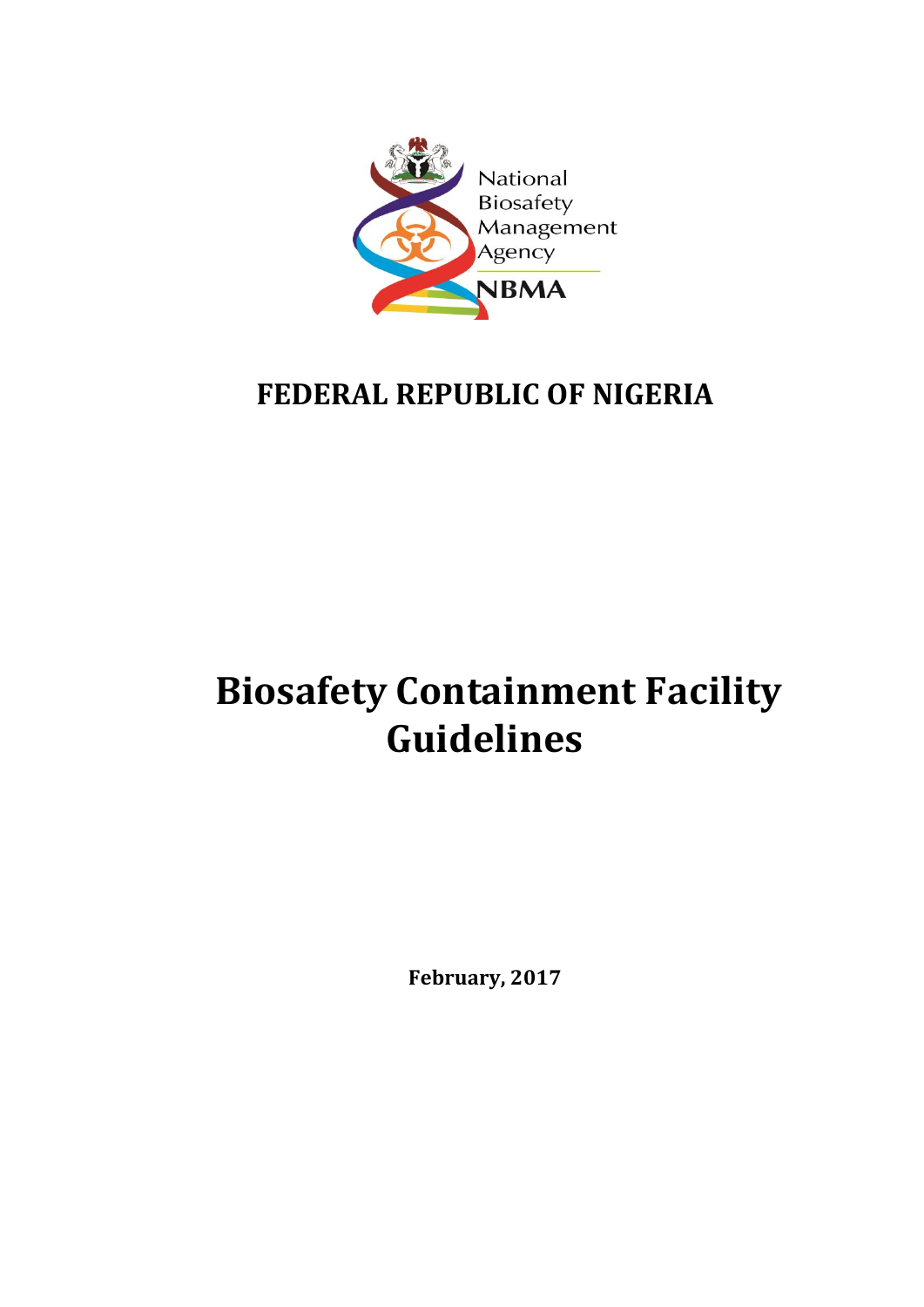# **These Guidelines specify requirements for Certification of Biosafety Physical Containment Level 2 Facility**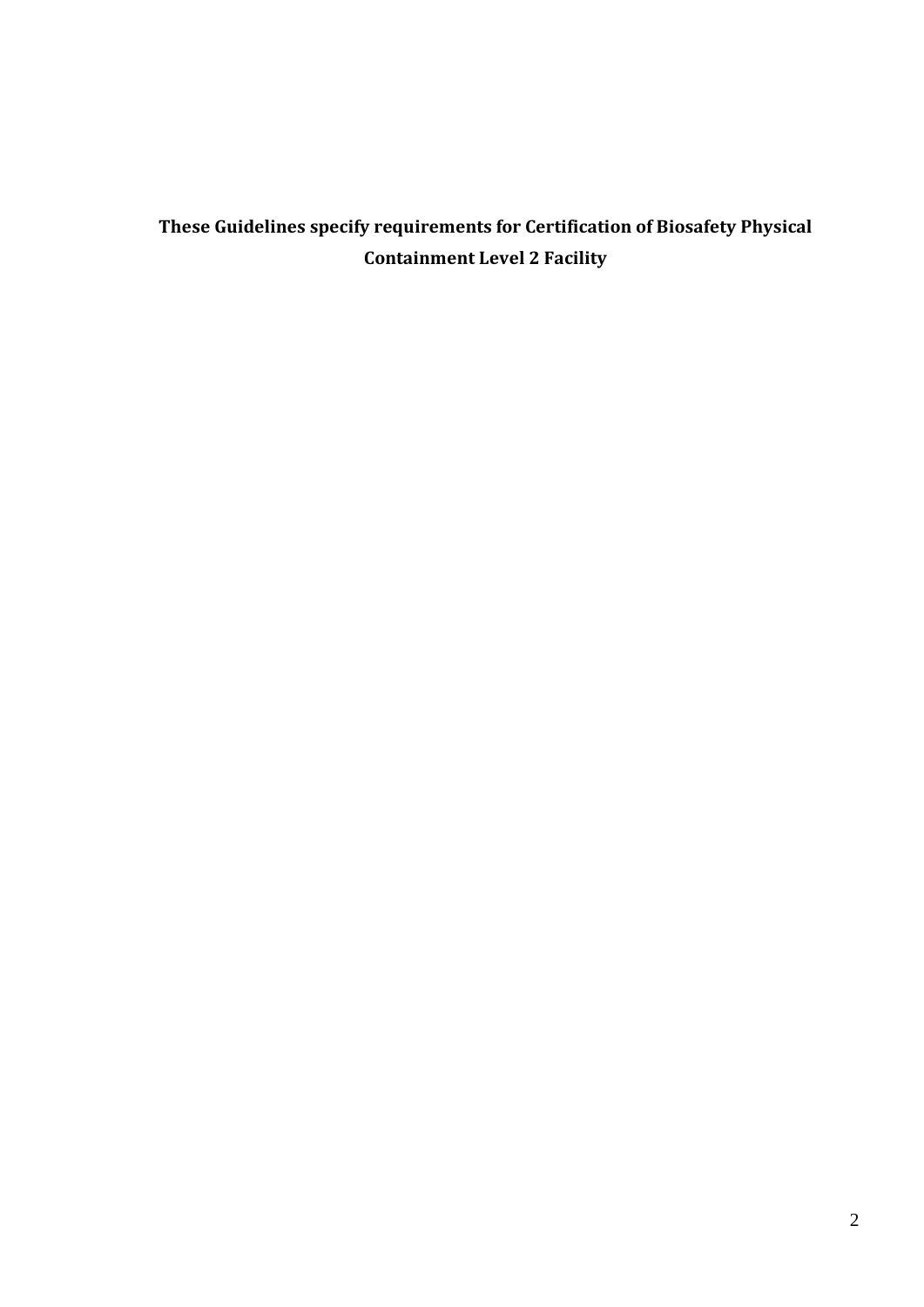#### **Definitions and acronyms**

Words in the singular include the plural and words in the plural include the singular.

Where any word or phrase is given a defined meaning, any other part of speech or other grammatical form in respect of that word has a corresponding meaning.

Where a word in the text is **bolded**, it indicates that the word has been defined.

**Aerosol** Particulate matter, solid or liquid, small enough to remain suspended in air. **Anteroom** An area or room between a pair of doors through which access is gained to the **work area** inside a **facility**. (The **anteroom** must not be used for performing any procedures with **GMOs**.) **Autoclave** Pressure steam steriliser.

**Dealing or deal**  In relation to a **GMO**, means the following: **with**

- a. conduct experiments with the **GMO**;
	- b. make, develop, produce or manufacture the **GMO**;
	- c. breed the **GMO**;
	- d. propagate the **GMO**;
	- e. use the **GMO** in the course of manufacture of a thing that is not the **GMO**;
	- f. grow, raise or culture the **GMO**;
	- g. import the **GMO**;
	- h. transport the **GMO**;
	- i. dispose of the **GMO**;

It also includes the possession, supply or use of the **GMO** for the purposes of, or in the course of, a **dealing** mentioned in any of the paragraphs (a) to (i).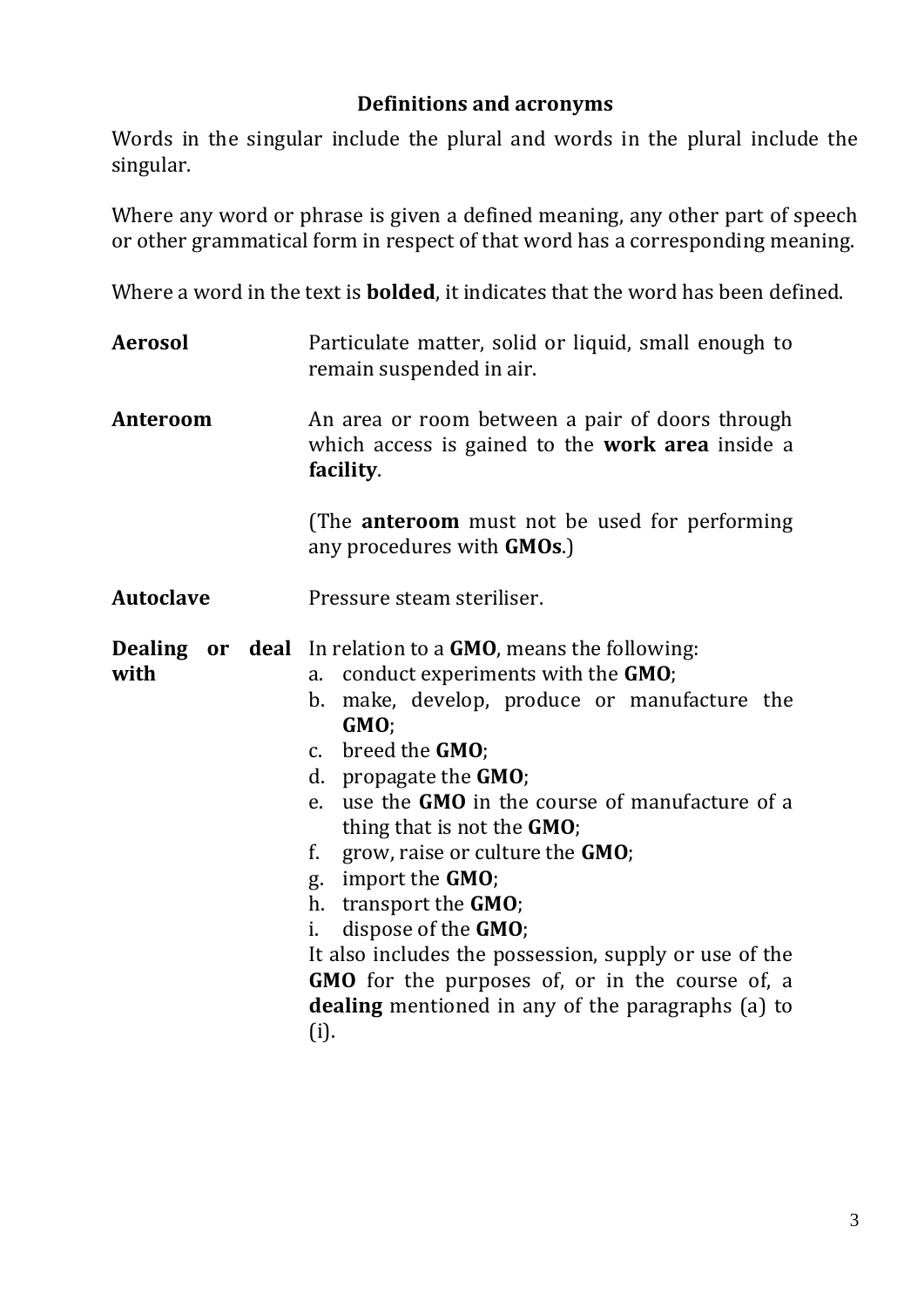| <b>Decontamination</b>                  | A physical or chemical process which removes, kills<br>or renders non-viable the <b>GMOs</b> being <b>dealt</b> with in<br>the facility, but does not necessarily result in<br>sterility.                                                   |
|-----------------------------------------|---------------------------------------------------------------------------------------------------------------------------------------------------------------------------------------------------------------------------------------------|
| <b>Environment</b>                      | Includes:<br>a. ecosystems and their constituent parts;<br>b. natural and physical resources; and<br>c. the qualities and characteristics of locations,<br>places and areas.                                                                |
| <b>Facility</b>                         | The entire space that is to be certified by National<br>Biosafety Management Agency (NBMA) to a specific<br>level of containment.                                                                                                           |
| <b>GM</b>                               | <b>Genetically Modified.</b>                                                                                                                                                                                                                |
| <b>GMM</b>                              | <b>Genetically Modified Micro-organisms</b>                                                                                                                                                                                                 |
| <b>GMO</b>                              | <b>Genetically Modified Organism.</b>                                                                                                                                                                                                       |
| <b>HEPA</b>                             | High Efficiency Particulate Air                                                                                                                                                                                                             |
| <b>NBMA</b>                             | National Biosafety Management Agency                                                                                                                                                                                                        |
| <b>NLRD</b>                             | Notifiable Low Risk Dealing.                                                                                                                                                                                                                |
| <b>Impact resistant</b>                 | Impact resistant or 'protected' refers to the ability<br>of the boundaries to withstand exposure to events<br>such as hailstones, wind-borne debris, birds and<br>objects displaced by machinery such<br>as<br>lawnmowers.                  |
| Micro-organism                          | An organism too small to be viewed by the unaided<br>eye, including bacteria, fungi, viruses and some<br>multicellular organisms. For the purposes of these<br>guidelines, this definition includes replication<br>defective viral vectors. |
| Primary<br>container<br>PC <sub>2</sub> | The container directly surrounding the GMO.<br>Physical Containment Level 2.                                                                                                                                                                |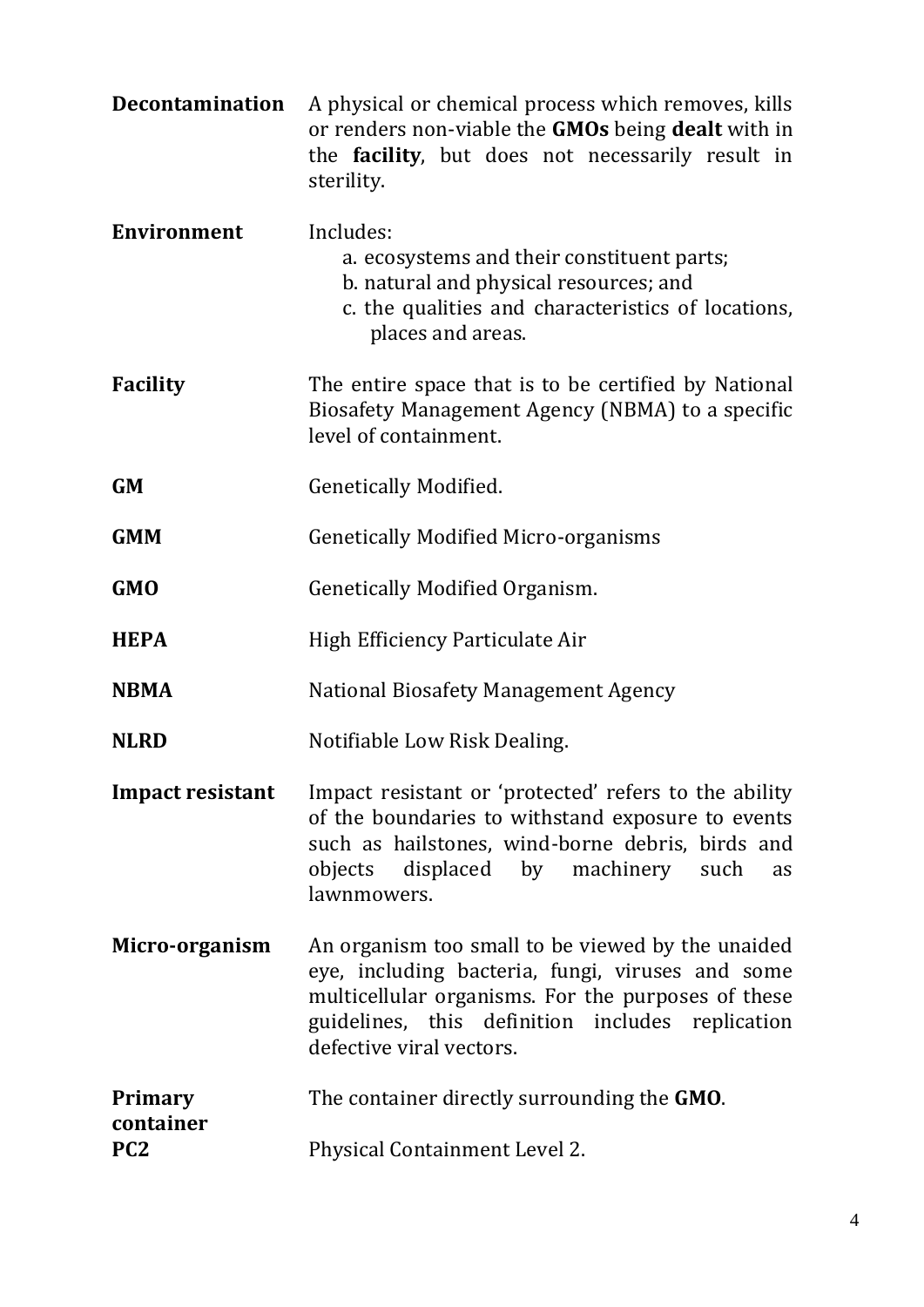| <b>Sealed</b>                 | Able to contain and prevent the escape/release of<br>all GMOs or GM reproductive material (including<br>pollen or seeds), including under standard<br>transport conditions.       |
|-------------------------------|-----------------------------------------------------------------------------------------------------------------------------------------------------------------------------------|
| <b>Secondary</b><br>container | The container immediately surrounding the<br>primary container.                                                                                                                   |
| <b>Unbreakable</b>            | Able to maintain integrity under all reasonably<br>expected conditions of transport such as pressures,<br>forces, impacts, temperatures and moisture.                             |
| Work area                     | Any area inside a <b>facility</b> that is not performing the<br>function of an <b>anteroom</b> .                                                                                  |
|                               | (Procedures with GMOs may only take place in the<br>work area and any procedures with GMOs in the<br>work area are subject to the conditions on the<br>certification instrument.) |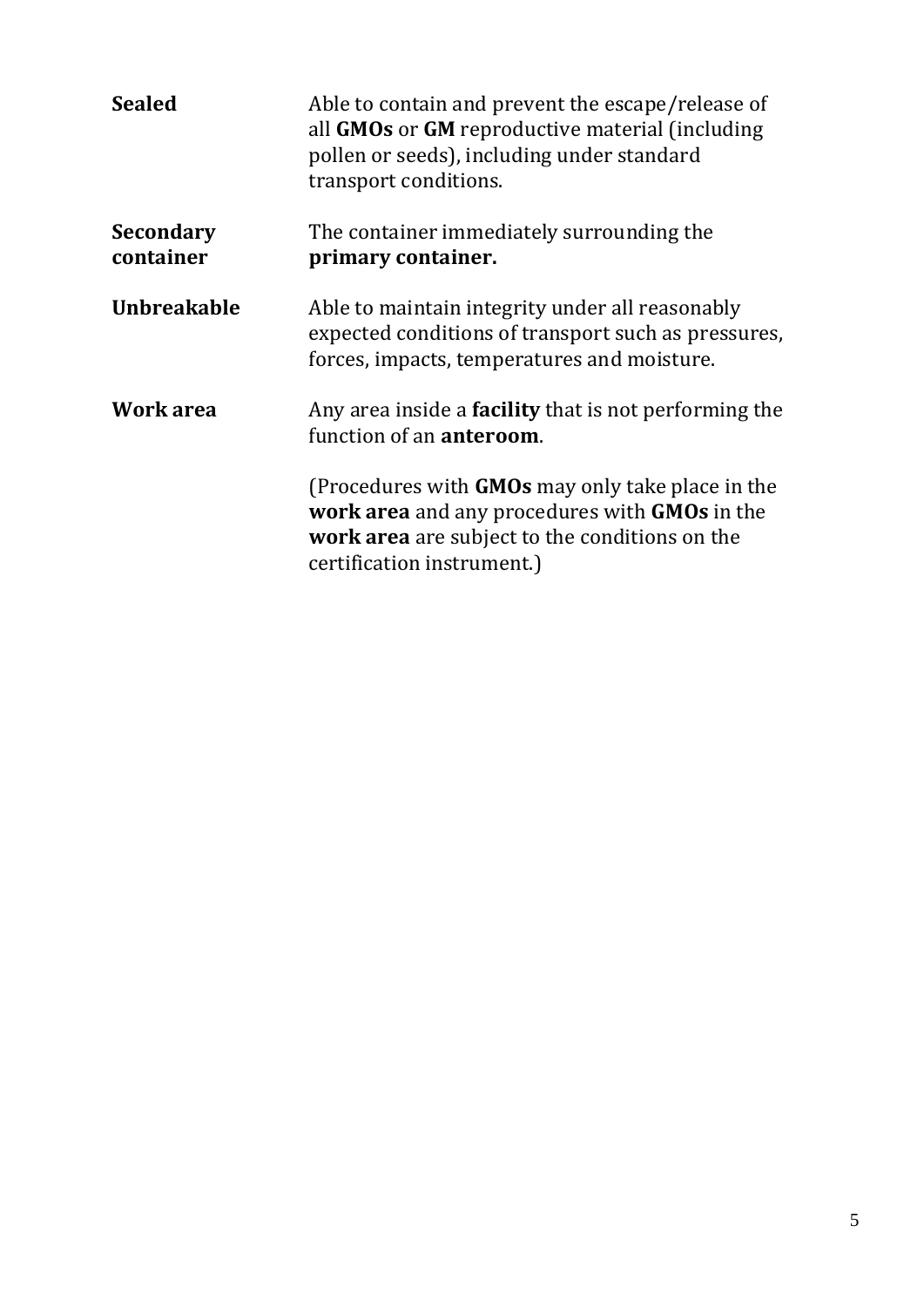# **Introduction:**

The guidelines (Part A) contain the requirements for certification of Biosafety Physical Containment Level 2 (PC2) Facility.

Once a facility is certified, the certification instrument imposes conditions on the facility. The conditions of certification (Part B) detail the usual conditions that will apply to a Biosafety PC2 Facility. Individual certification conditions may differ from these in some respect but generally, an applicant can expect that their conditions will closely follow those published herein. Once issued, these conditions may be varied from time to time by the Director-General/Chief Executive Officer of National Biosafety Management Agency (NBMA)**.**

#### **Part A**

## **Requirements for Certification**

**Physical Containment Level 2 Plant Facility**

Containment requirements that must be met in order for Biosafety PC2 Facility to be certified by the NBMA.

These are the requirements for the certification of a PC2 Facility. These requirements apply to applications for certification of PC2 Facilities received on or after the day on which these guidelines take effect. To be granted certification, a facility must meet each of the requirements for certification of a PC2 Facility, unless the facility receives a written exemption from meeting a particular requirement from the DG/CEO NBMA**.**

#### **1. Facility and fittings requirements.**

i. The **facility** to be certified must be a fully enclosable space bounded by walls, doors, windows, floors and ceilings. Walls, doors and ceilings may be partially or completely made of transparent material.

*NOTE: The walls, doors, windows, floors and ceilings, including any transparent sections, form the physical containment barrier of the facility where dealings*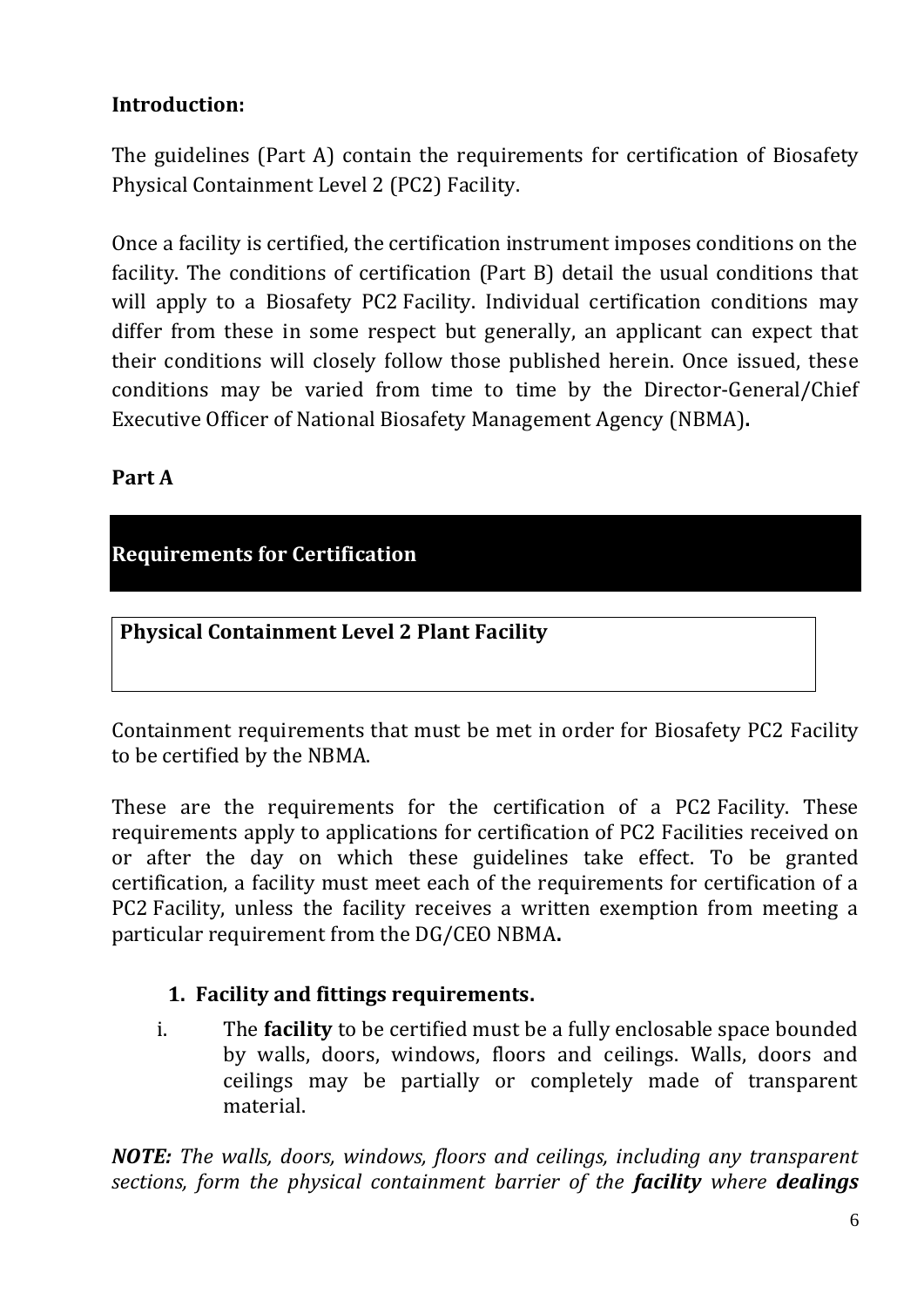*with GMOs will be conducted. This barrier protects all spaces outside the facility, including internal spaces of buildings in which a certified facility is located, and the environment.*

- ii. All boundaries of the **facility** must be rigid and durable, must be suitable for the environmental conditions they are exposed to, and must withstand expected wear and tear without loss of containment. Any transparent sections of a **facility** must be made of glass, polycarbonate sheeting, or other similar durable material. All boundaries must be **impact resistant** or protected from impact.
- iii. The **facility** must be designed to prevent the entry of surface run-off water.
- iv. The **facility** must have an **anteroom**. Entry to the **facility** must be through the **anteroom**. Where **dealings** in the **facility** have the potential to be disseminated via arthropods, the **anteroom** must have strategies in place to prevent the entry or exit of arthropods.
- v. The **facility** must contain either a wash basin or some other means of **decontaminating** hands and it must contain first aid box.

*NOTE: Alternatives to wash basins, such as dispensers filled with decontaminant solutions, are considered suitable*.

- vi. If the **facility** has drainage exits, they must be fitted with barriers (e.g. liquid traps permanently filled with water, or fine mesh) to prevent arthropods, animals or any plants from moving into the **facility** via the drains and to prevent the escape of arthropods or animals, or loss of containment of **GM** plants or **GM** propagative plant material, from the **facility**.
- vii. Any openings in the walls, ceiling or roof must be filtered at the boundary or screened with fine mesh screens capable of preventing the entry or exit of arthropods and animals. The filter or mesh must be of a material mechanically strong enough to withstand any airflow load, remain undamaged with regular cleaning, and resist corrosion and penetration by arthropods and animals, including arthropods used for pollination of plants involved in **dealings**.

#### **2. Dealings involving GM micro-organisms**

If any of the **dealings** proposed to be conducted in the **facility** will involve **GM micro-organisms**, the **facility** must meet the following requirements in addition to all other requirements listed: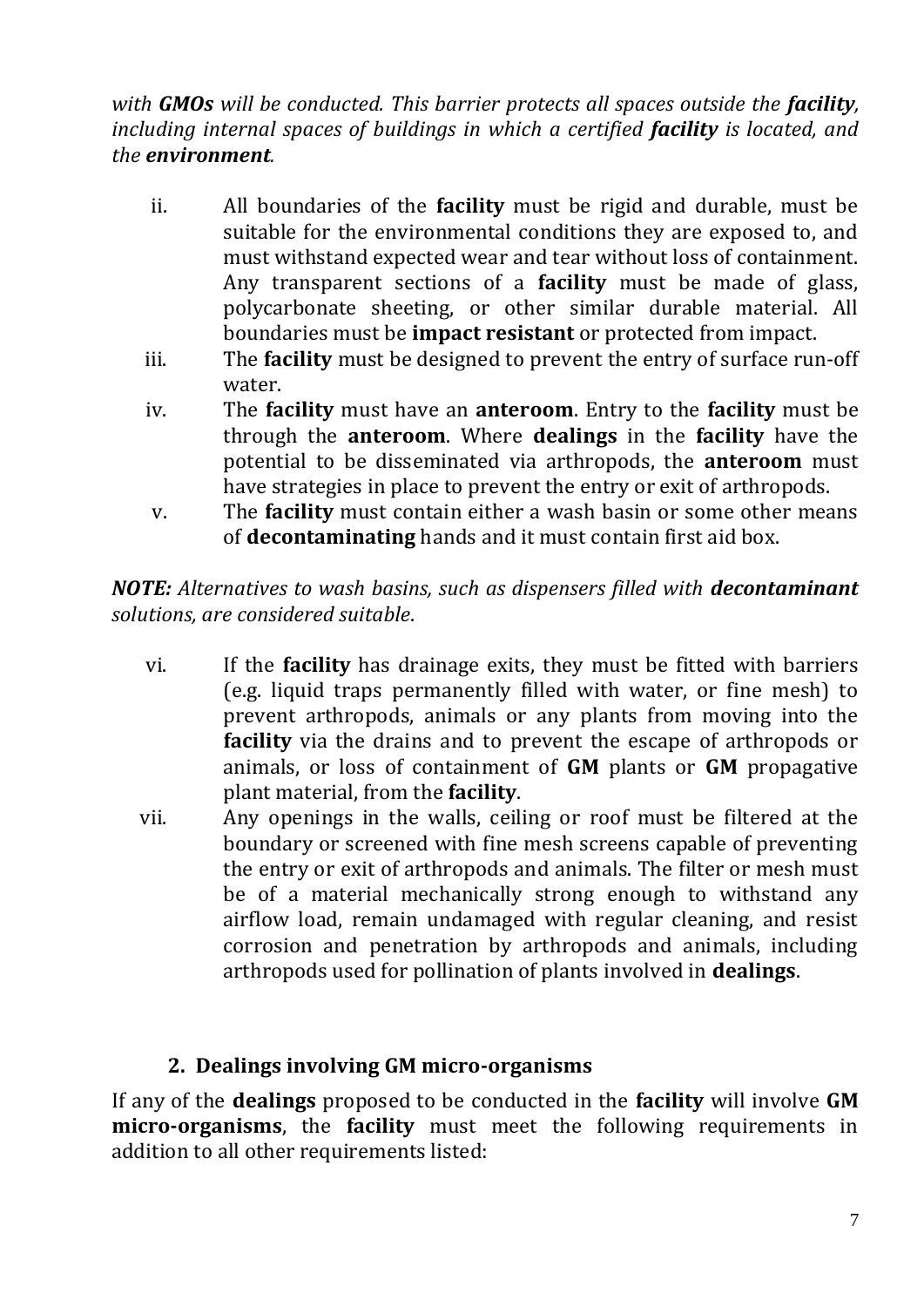- i. The following surfaces in the **facility** must be smooth, impermeable to water, cleanable, and resistant to damage by the cleaning agents and/or disinfectants that will be used in the **facility**:
	- a. walls, floors, and benches;
	- b. furniture, including seating; and
	- c. any other surfaces, where contamination is likely to occur or where **decontamination** is required.
- ii. Open spaces between and under benches, cabinets and equipment in the **facility** must be accessible for **decontamination**.

*NOTE: The requirement for access to open spaces is to allow for easier decontamination of spills and to reduce any persistence of GM micro-organisms on the floor.*

- iii. If the **facility** has drainage exits, they must be fitted with liquid traps permanently filled with an appropriate **decontaminant** to ensure that any liquid waste is **decontaminated** prior to being released from the **facility**. Alternatively, all liquid entering the drains must be contained and treated as waste. If any proposed **dealings** in the **facility** with **GM micro-organisms** that require **PC2** containment will produce **aerosols** containing **GM microorganisms**, then the **facility** must contain a biosafety cabinet, or other equipment specifically approved in writing by the DG/CEO NBMA that is designed to contain **aerosols**.
- iv. Where any device or system that may cause contamination of a potable water supply with **GM micro-organisms** that require **PC2**  containment will be connected directly or indirectly to any part of a water service, a risk assessment of the **GM micro-organisms** that will be **dealt** with in the **facility** must be undertaken to determine whether backflow prevention on the water supplied to the **facility** is necessary. The backflow prevention risk assessment must be provided with the application for certification.

#### **3. Capacity to comply with certification conditions**

The applicant must be able to demonstrate a capacity to comply with the conditions of certification that will generally be applied to a certified **PC2** Facility. These conditions are found in Part B of this document.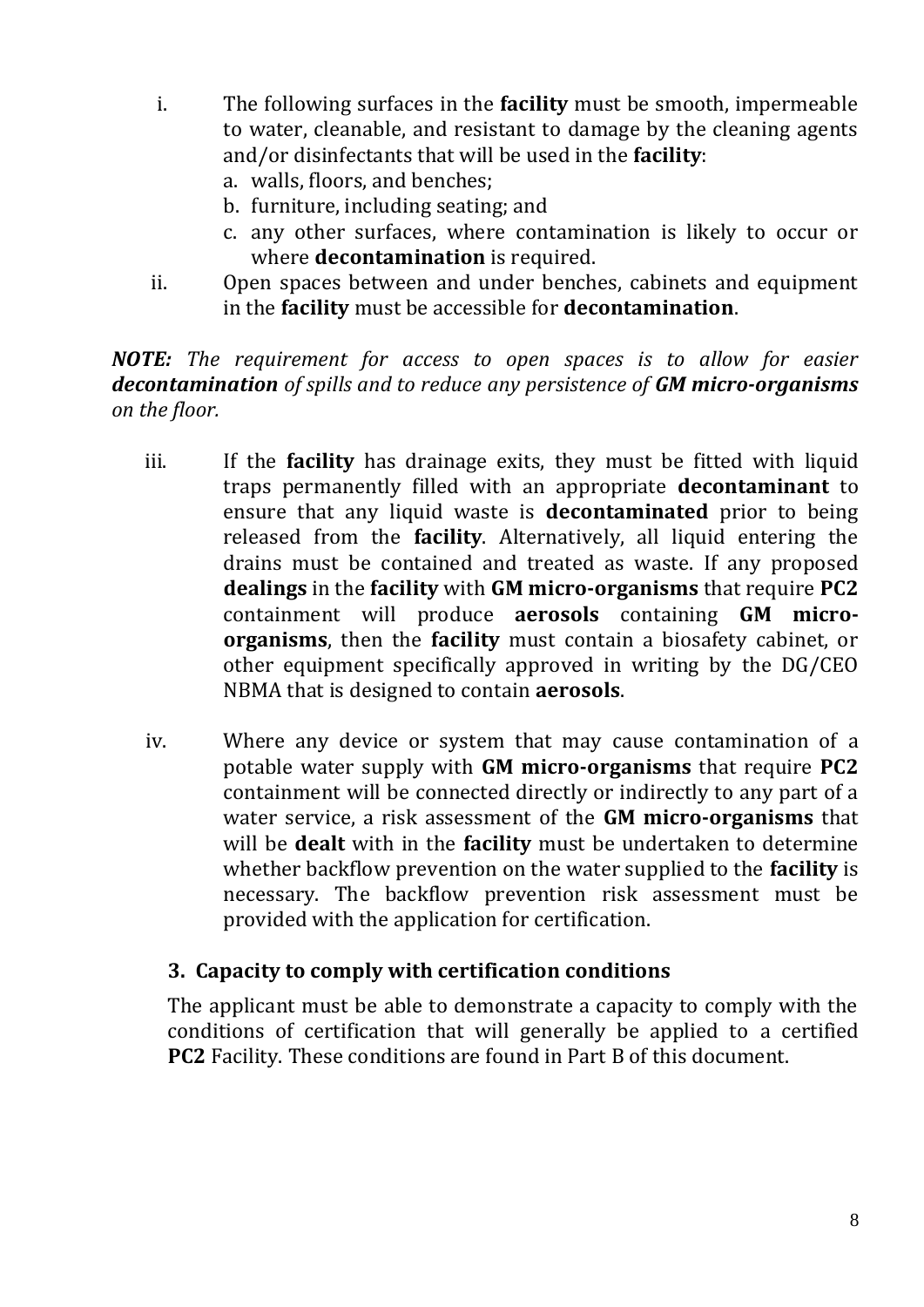# **Conditions for Certification**

#### **Biosafety Physical Containment Level 2 Facility**

The clauses in this section are the ones that can be expected, in most cases, to be included in the certification instrument as the conditions of certification for a PC2 Plant Facility.

#### **1. Work not permitted in this facility type.**

The following work must not be conducted in this **facility**:

- i. **dealings** with any **GMO** that under the conditions of a permit requires containment in any physical containment level higher than **PC2**;
- ii. work with any **GM micro-organisms** unless they are integral to the **dealing** being contained in the **facility**;
- iii. the housing/keeping/rearing of any animals, arthropods, or aquatic organisms unless they are integral to the **dealing** being contained in the **facility**;
- iv. **dealings** with **GMO** cultures greater than 25 litres; or any other work notified in writing by the DG/CEO, NBMA**.**

#### **2. Facility and fittings conditions**

The certification holder must ensure that the physical attributes of the **facility** and fittings are maintained so that the relevant 'Facility and fittings requirements' continue to be met, in particular:

- i. The **facility** must be maintained so that it is a fully enclosable space bounded by walls, doors, windows, floors and ceilings, including any transparent sections.
- ii. All boundaries of the **facility** must be maintained to be rigid and durable, suitable for the environmental conditions they are exposed to, and able to withstand expected wear and tear without loss of containment. Any transparent sections of a **facility** must continue to be made of glass, polycarbonate sheeting, or other similar durable material. All boundaries must continue to be impact resistant or protected from impact.
- iii. The **facility** must be maintained to prevent the entry of surface runoff water.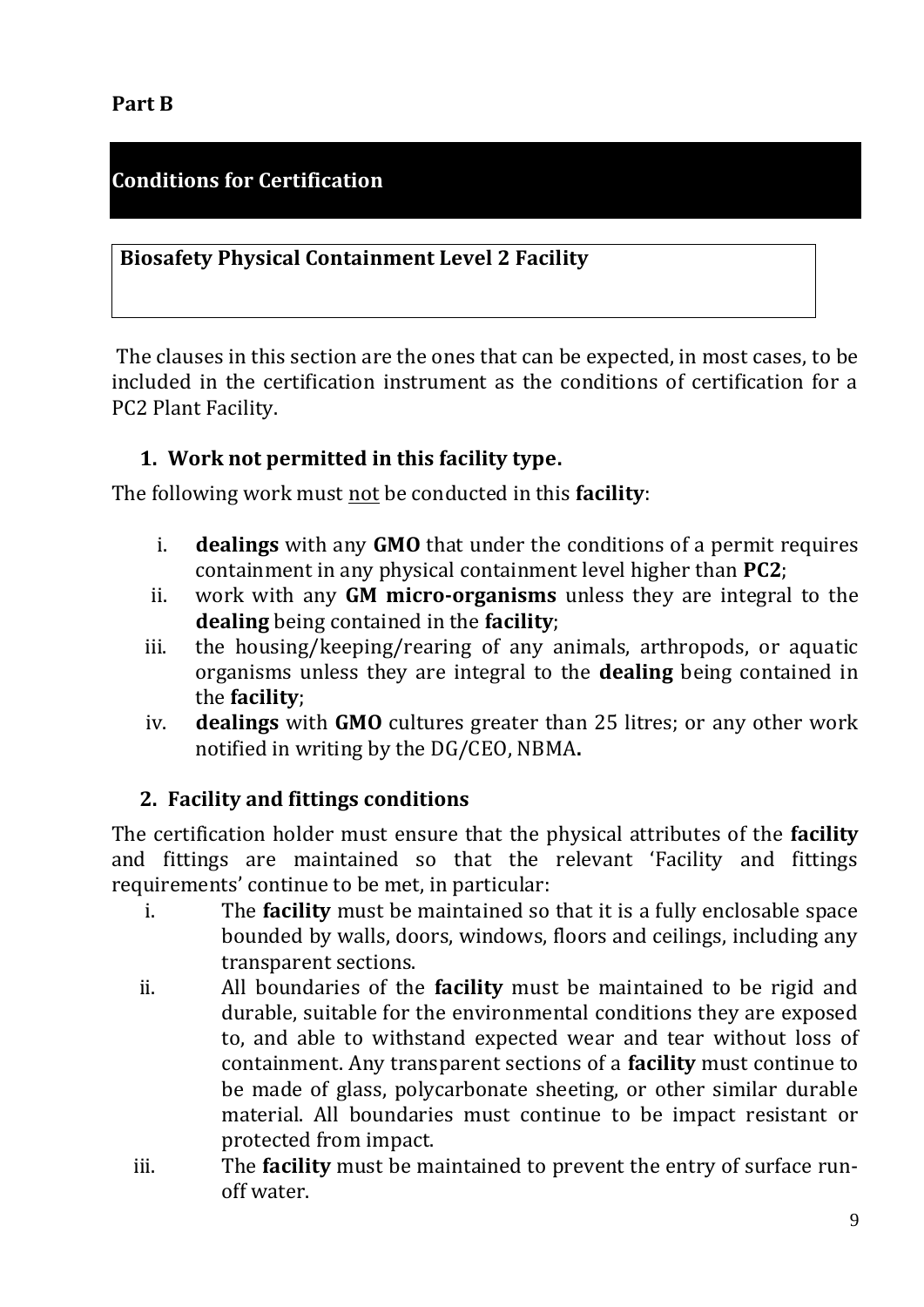- iv. The **facility** must continue to have an **anteroom**. Entry to the **facility** must be through the **anteroom**. Where **dealings** in the **facility** have the potential to be disseminated via arthropods, the **anteroom** must keep strategies in place to prevent the entry or exit of arthropods.
- v. The **facility** must continue to contain either a wash basin or some other means of **decontaminating** hands.
- vi. If the **facility** has drainage exits, they must continue to be fitted with barriers (e.g. liquid traps which must remain filled with water, or fine mesh which must remain intact) to prevent arthropods, animals or any plants from moving into the **facility** via the drains and to prevent the escape of arthropods or animals, or loss of containment of **GM** plants, or **GM** propagative plant material from the **facility**.
- vii. Any openings in the walls, ceiling or roof must continue to be filtered at the boundary or screened with fine mesh screens capable of preventing the entry or exit of arthropods and animals. The filter or mesh must be maintained to withstand any airflow load, regular cleaning, corrosion and penetration by arthropods and animals, including arthropods used for pollination of plants involved in **dealings**.
- viii. Prior to any significant structural changes that will affect the containment of **GMOs** in the **facility**, the applicant must either: request a suspension of the certification, or request a variation to the conditions of certification in writing, from DG/CEO NBMA to allow **dealings** to continue in a part of the **facility** unaffected by the structural changes.

*NOTE: For example, it may be possible to temporarily partition the facility to provide containment for GMOs at one end while the other end is being modified.*

- ix. Before the suspension of the certification can be lifted, the **facility** must be inspected by designated personnel of the NBMA to assess the **facility's** compliance with the conditions listed under 'Facility and fittings conditions' to ensure that the **facility** meets the conditions of certification. **Dealings** with **GMOs** must not recommence in a **facility** which has its certification suspended until the DG/CEO, NBMA has lifted the suspension by notice in writing.
- x. **Dealings** must not be conducted in a part of the **facility** that has been excluded from the **facility** by variation, until the DG/CEO NBMA approves further variation to allow the resumption of **dealings** in that part of the **facility**.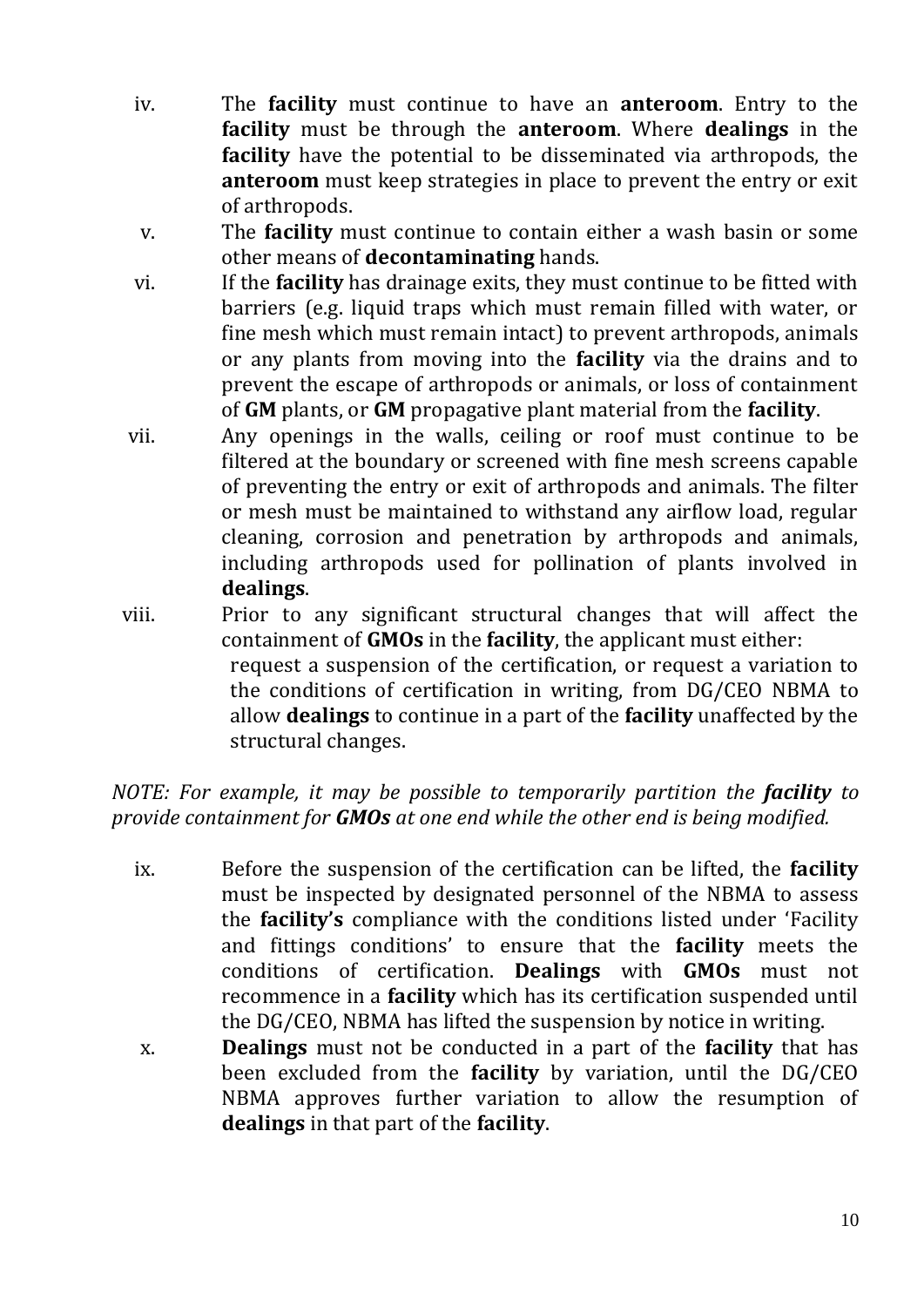#### **3. Dealings involving GM micro-organisms**

Where any of the **dealings** conducted in the **facility** involves **GM microorganisms**, the **facility** must meet the following conditions in addition to all other conditions listed:

- i) The following surfaces in the **facility** must be maintained so they continue to be smooth, impermeable to water, cleanable, and resistant to damage by the cleaning agents and/or disinfectants that will be used in the **facility**:
	- (a) walls, floors, and benches;
	- (b) furniture, including seating; and
	- (c) any other surfaces, where contamination is likely to occur or where **decontamination** is required.
- ii) The **facility** must be operated so that open spaces between and under benches, cabinets and equipment in the **facility** can be accessed for **decontamination** when required.
- iii) If the **facility** has drainage exits, they must remain fitted with liquid traps permanently filled with an appropriate **decontaminant** to ensure that any liquid waste is **decontaminated** prior to being released from the **facility** or all liquid entering the drains must continue to be contained and treated as waste.
- iv) Where **dealings** in the **facility** with **GM micro-organisms** that require **PC2** containment produce **aerosols** containing **GM microorganisms**, then the **facility** must continue to contain a biosafety cabinet, or other equipment specifically approved in writing by the DG/CEO, NBMA that is designed to contain **aerosols**.

*NOTE: Procedures with GM micro-organisms such as centrifuging and vortexing that use sealed tubes need not be carried out in a biosafety cabinet, provided that the tubes are opened in a biosafety cabinet.*

v) Where any Class I or Class II biosafety cabinet is installed and used for procedures with **GM micro-organisms**, it must be inspected and tested. This testing is required at least every 12 months, and additionally after relocation of a cabinet, after mechanical or electrical maintenance and after **High Efficiency Particulate Air (HEPA)** filters are replaced. The inspection and testing of cabinets must be carried out by a qualified person. The cabinets must be tested for containment efficiency and a certificate, summarising the test results and the date of the next test, must be affixed to the cabinet.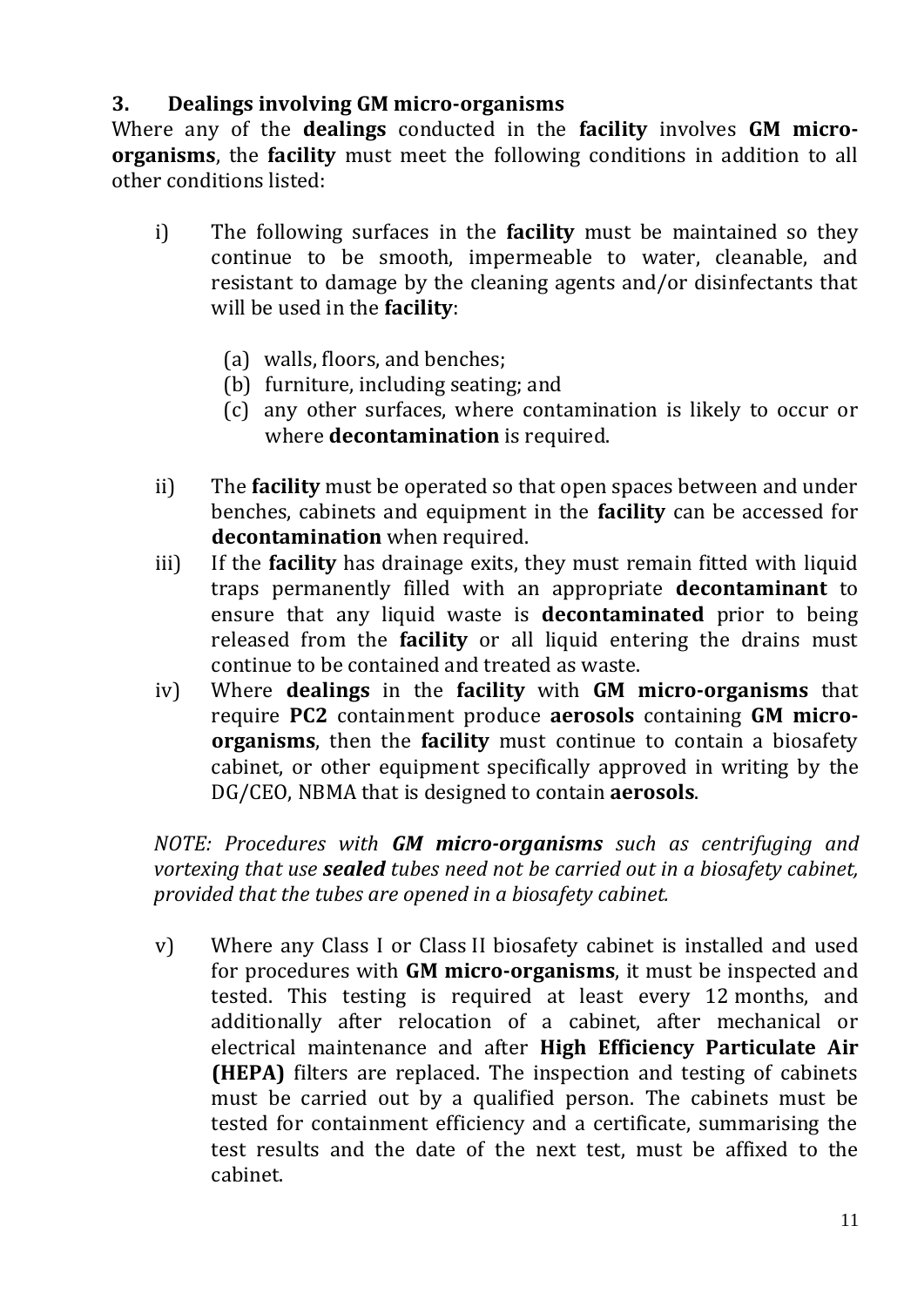- vi) Where testing has shown that the performance requirements for inward air velocity or HEPA filter integrity (Class I), or air barrier containment or exhaust HEPA filter integrity (Class II) are not met and the defect has not been corrected, the cabinet must be clearly marked to show that it is unsafe and must not be used for procedures that produce **aerosols** containing **GM micro-organisms**
	- vii) The effectiveness of any heat-based equipment used to **decontaminate GMOs** must be validated monthly and the results of each month's testing kept for a period of 12 months and made available to the **NBMA.** If an **autoclave** is used to **decontaminate GMOs**, the effectiveness of the **autoclave** must be validated by the use of any one of the following:
		- (a) thermocouples or resistance thermometers, to ensure that the required temperature has been achieved;
		- (b) chemical indicators which use a combination of moisture, heat and time and which progressively change colour with the time exposed at the specified temperature;
		- (c) biological indicators such as spore strips;
		- (d) enzyme indicators.
- viii) Any heat-based equipment used to **decontaminate GMOs** must be calibrated annually by a qualified person and the results of each year's calibration must be kept for a period of 5 years and made available to the **NBMA.** When an **autoclave** is used for **decontamination**, this must include calibration of the thermocouple and safety valves.
- ix) If any **decontamination** equipment is found to be defective and the defect has not been corrected, the equipment must be clearly marked to show that it is defective and must not be used for **decontaminating GMOs**, waste or equipment associated with **dealings** with **GMOs** until the defect has been corrected.
- x) Any backflow prevention measures in place either at the time of certification or installed at a later time must be maintained until a change in the measures is indicated by a review of the risk assessment.
- xi) Where no backflow prevention device was installed at the time of certification of the **facility**, the need for installation of a backflow prevention device must be reviewed when:
	- any device or system that may cause contamination of a potable water supply is connected directly or indirectly to any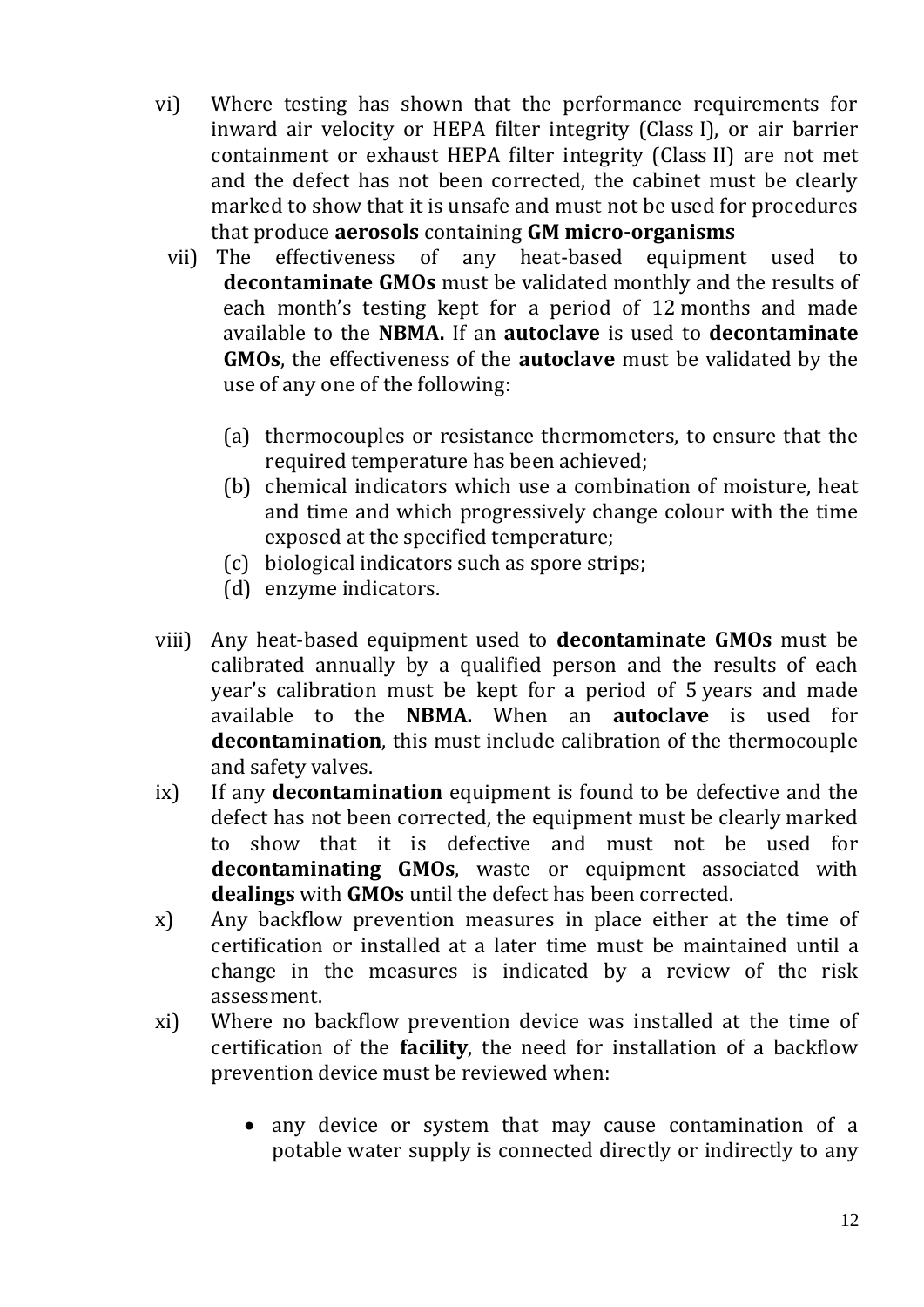part of the water service to the **facility** where no such connections were made prior to the certification of the **facility**;

- previous connections were made prior to certification and were assessed as not requiring backflow prevention measures;
- a new **GM micro-organism** is to be **dealt** with in the **facility** that presents different risks from the **GM micro-organisms** assessed at the time of certification.
- xii) Any new or reviewed backflow prevention risk assessments must be kept and made available to the **NBMA**. If the **facility** is fitted with any testable water supply backflow prevention devices these devices must pass a test every 12 months. These tests must be conducted by a licensed plumber accredited to test backflow prevention devices. Any defect must be rectified and the device re-tested until compliance is achieved. Documentation of the last five years' test results must be kept and made available to the **NBMA.**

# **4. General conditions:**

- i) If the certification holder is not the owner of the **facility**, fittings and/or containment equipment and does not have the authority to maintain the **facility,** fittings and/or containment equipment, the certification holder must notify the DG/CEO **NBMA** in writing if the owner of the **facility**, fittings and/or containment equipment is:
	- incapable of carrying out, or refuses to carry out or;
	- does not carry out, any maintenance required in order for the certification holder to continue to comply with the conditions of certification.
- ii) The **facility** must be inspected at least once every 12 months by a person qualified to assess the **facility's** compliance with the conditions listed under the 'Facility and fittings conditions'.
- iii) An inspection report which records the extent of compliance with those conditions must be made. A copy of the last five years' inspection reports must be kept and made available to the **NBMA**.
- iv) Each access door to the **facility** must be labelled with the following adhesive signs:
	- a **PC2** sign, as supplied by the **NBMA**
	- a biohazard symbol.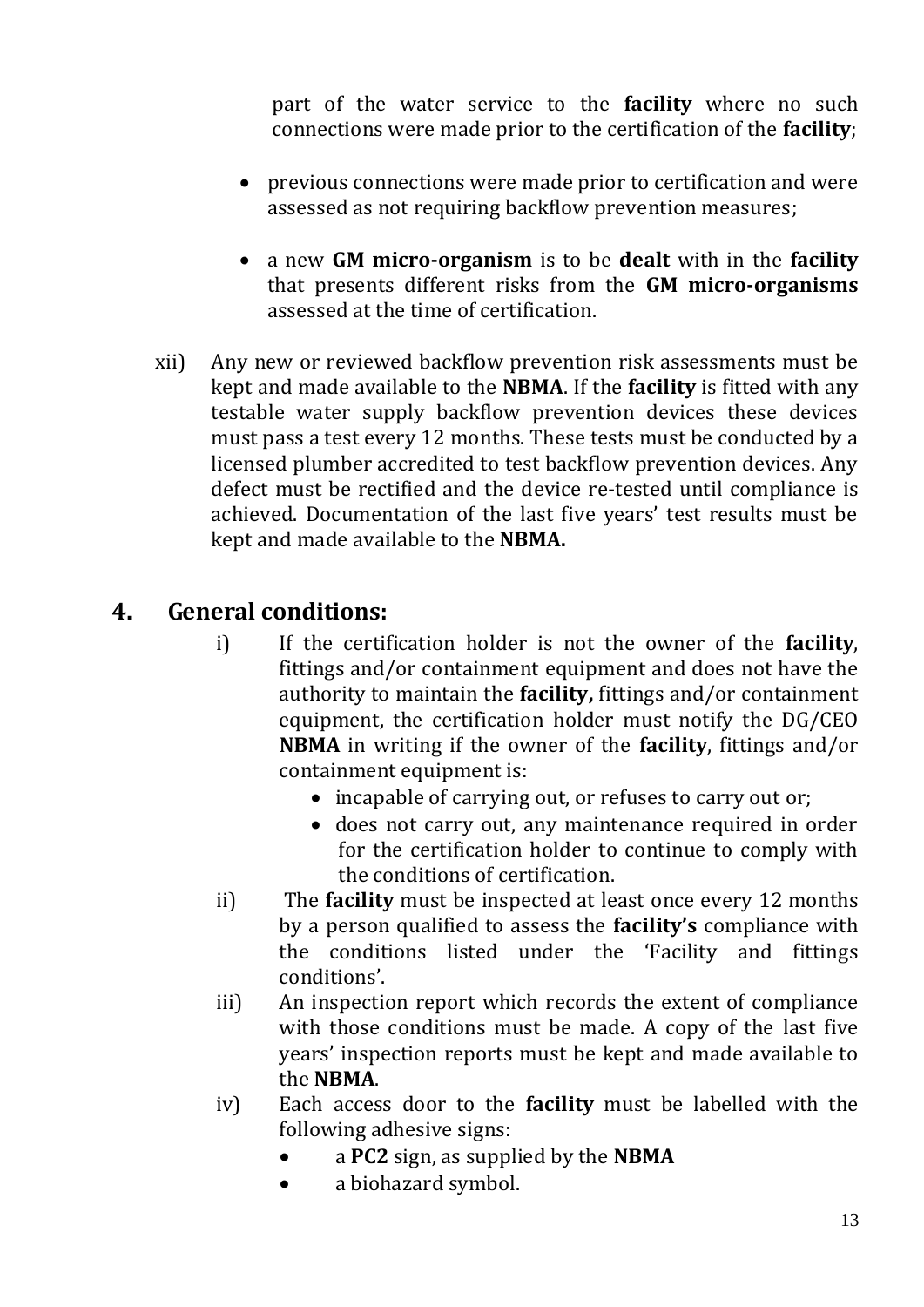v. The signs must be placed on or next to each access door to the **facility** so that persons entering the **facility** are able to clearly see they are entering a certified **PC2 facility**.

*NOTE: Signs do not need to be displayed on or next to the dedicated "emergency only" exits. Signs may be stuck onto removable fixtures, such as backing boards or plastic frames, which must be secured to the door or wall and must not be transferred to any other location.*

- vi. A supply of disinfectants effective against the **GM micro-organisms** being **dealt** with in the **facility** must be available in the **facility** for **decontamination** purposes. All containers of disinfectants, including any solutions for **decontaminating** hands, must be labelled with the contents and, where necessary, the expiry date. Solutions must not be used after the expiry date.
- vii. A strategy must be in place to control pests in the **facility**.

# **5. Obligations of the certification holder in respect of users of the facility.**

- i) While any **dealings** with **GMOs** are being conducted in the **facility**, the certification holder must ensure that access to the **facility** is restricted to authorised persons.
- ii) For the purposes of condition 5, an authorised person is a person who:
	- a. intends to undertake **dealings,** and has been trained in accordance with the Behavioural Requirements listed in Part C of this document;
	- b. has signed, dated and provided to the certification holder a record of the training referred to in paragraph (iia) above;
	- c. has not been excluded from the **facility** by the certification holder on the direction of DG/CEO **NBMA** or
	- d. is an individual or class of persons, who does not intend to undertake **dealings** and has the permission of the certification holder, the **facility** manager or other representative of the certification holder, to enter the **facility**.
- iii) If DG/CEO **NBMA** requests the certification holder to provide a signed and dated record of the training provided to a particular authorised person, or class of persons, the signed and dated record of that training must be available to the DG/CEO within a time period stipulated by DG/CEO **NBMA**;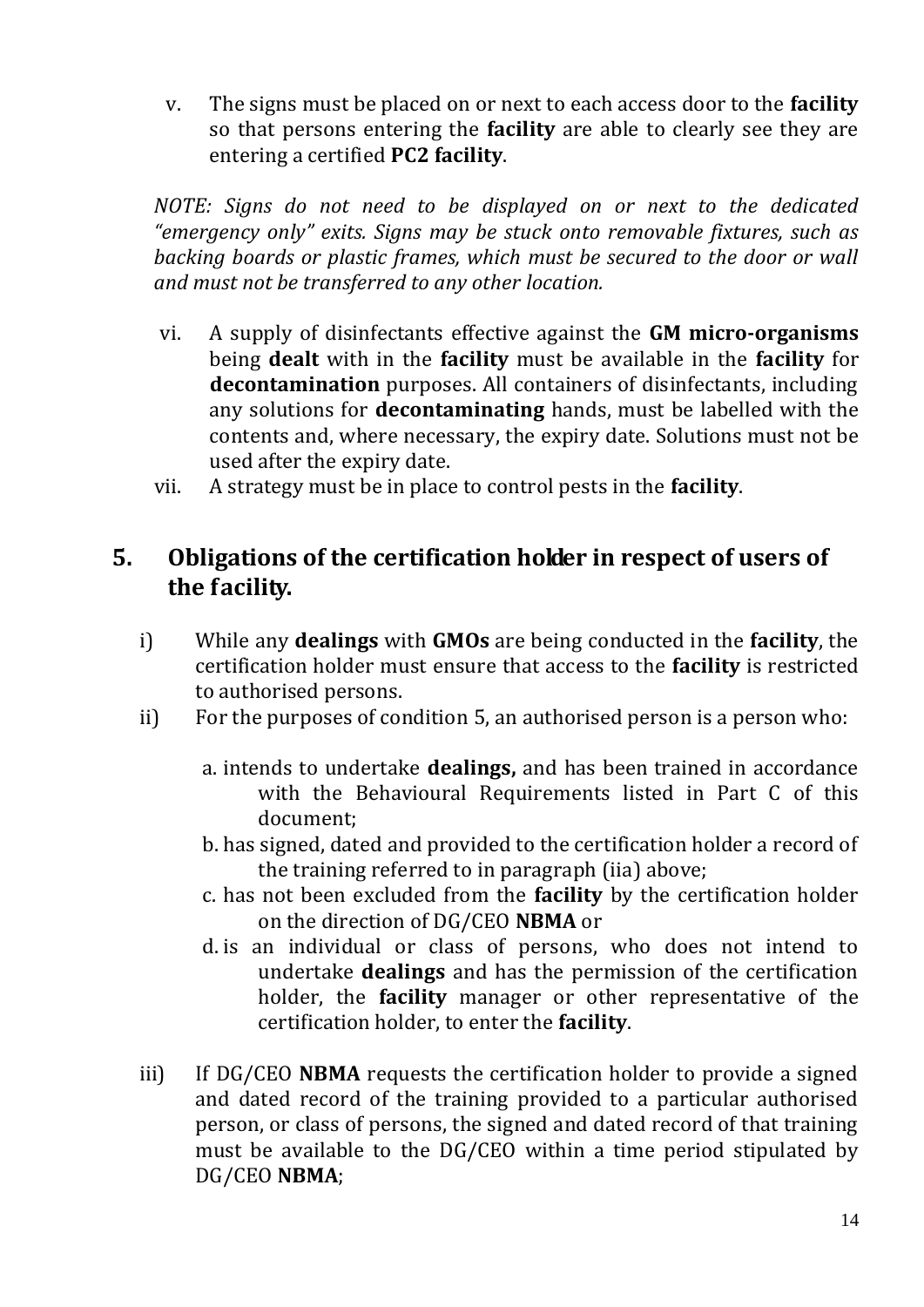iv) If DG/CEO **NBMA**; directs the certification holder to exclude a person, or class of persons, from entry to the **facility** on the grounds that the person, or class of persons:

a) has behaved, or is behaving, in a manner which has caused, or which may cause, **GMOs** to escape from the **facility**; or

b) has behaved, or is behaving, in a manner which has exposed, or exposes, other persons in the **facility** to a **GMO** in circumstances where the exposure causes, or is capable of causing, a threat to the health and safety of those other persons;

c) the certification holder must exclude that person, or class of persons, from the **facility** unless and until otherwise directed by DG/CEO **NBMA**

- v) If the DG/CEO **NBMA** directs the certification holder to admit a person, or class of persons, to the **facility** subject to conditions, the certification holder must only admit the person, or class of persons, subject to those conditions.
- vi) For the purposes of condition 5, before admitting a person, or class of persons, subject to conditions, the certification holder must notify the person(s) of any conditions that apply to them.
- vii) If the DG/CEO **NBMA** invites the certification holder to make a submission on whether or not a person, or class of persons, should be excluded from entry to the **facility** or be admitted to the **facility** subject to conditions, the certification holder may make such a submission within a time period stipulated by the DG/CEO **NBMA.**
- viii. If the certification holder is not the owner of the **facility** and does not have the authority to admit and exclude persons from the premises, the certification holder must not allow **dealings** in the **facility** until such authority is obtained in writing from the owner of the **facility**.
	- ix. If the certification holder does not have the capacity to prevent **dealings** from occurring, the certification holder must notify the DG/CEO **NBMA** of this in writing as soon as reasonably possible.
	- x. The person authorised by the DG/CEO **NBMA** must, at all reasonable times, be allowed to enter the **facility** for the purposes of auditing or monitoring the conditions applying to the **facility** and any **dealings** being conducted in it.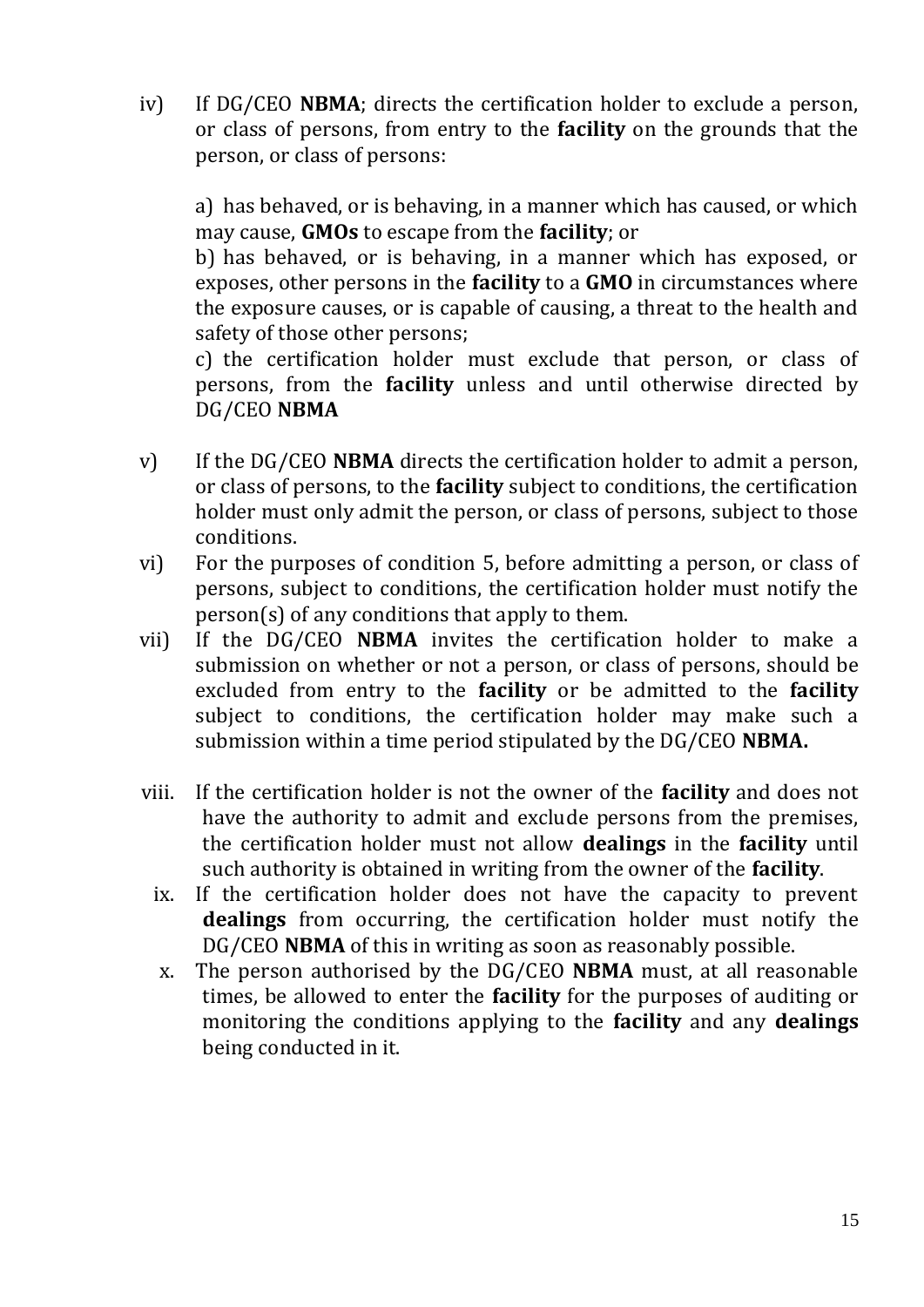#### **Part C**

## **Behavioural Requirements**

#### **Biosafety Physical Containment Level 2 Facility**

#### **1. Doors:**

Except during the entry and exit of personnel, supplies, and/or equipment, doors of the **facility** must be closed while procedures with **GMOs** are being conducted. Dedicated "emergency only" exits must not be used except in emergencies.

# **2. Handling of Organisms:**

- i) The **GMOs** containing **GM micro-organisms** must be handled in a way to ensure that any **GM** propagative materials are contained within the **facility**. Special care should be given to ensuring that **GM** propagative material is not taken out of the **facility** on clothing and shoes.
- ii) All **GMOs** containing **GM micro-organisms** or other **GM** material must be clearly labelled to indicate their identity. This may be achieved by labelling organisms, containers or trays as relevant. Any unlabelled viable material must be treated as a **GMO** and handled in accordance with these conditions.

*NOTE: Labelling enables the separation of GM work from non-GM work and enhances the control of GMOs within the facility.*

# **3. Non-GMOs in the facility:**

Persons undertaking work on non-**GMOs** in the **facility** while a **GMO dealing** is occurring are subject to these requirements unless:

- (a) procedures are implemented to ensure that the non**-GMO** work is not mixed with **GMO dealings**;
- (b) the above procedures are documented; and
- (c) the outermost container is free of contamination with **GMOs** prior to being transported out of the **facility**.

*NOTE: Means of preventing mixing of non-GMO work by GMO dealings could include physical separation of the work, use of selfing bags, ensuring plants with pollination potential are separated whilst flowering or separation by working at different times and ensuring any contaminated surfaces are decontaminated prior to commencing work with non-GMOs.*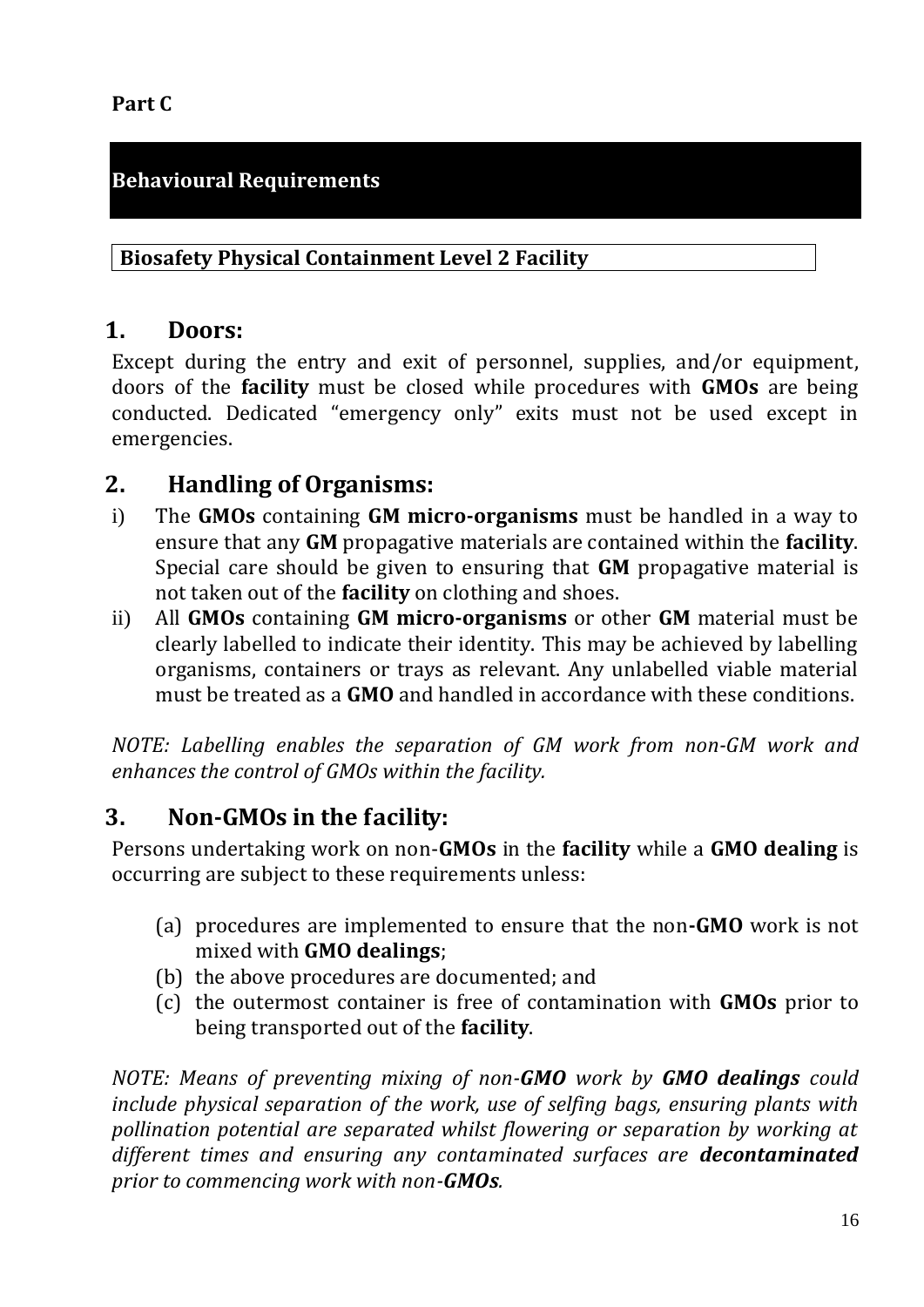#### **4. Personal protective clothing**

The following personal protective clothing must be worn by personnel undertaking **dealings** with **GM** pollen, **GM** seeds or **GM micro-organisms** in the **facility**:

- (a) protective clothing to afford protection to the front part of the body; and
- (b) gloves, when **dealing** with **GMOs** which fit into the classification of Risk Group.

 Personal protective clothing must be removed before leaving the **facility**. This does not apply if moving directly to another containment **facility**, certified to at least **PC2**, that is directly connected to the **facility** or is connected by a corridor that is not a public thoroughfare and in which there is negligible risk of cross-contamination should other personnel be encountered or contacted in the corridor.

*NOTE: The NBMA recommends the provision and use of coat hooks or similar for the storage of personal protective clothing.*

#### **5. Decontamination**

- i) All **decontamination** procedures must be carried out by trained personnel.
- ii) **GMOs** or viable **GM** material must be rendered non-viable prior to disposal.
- iii) Soil or other growth media must be **decontaminated** prior to re-use.

*NOTE: This may be achieved by physical removal of all GM material, including GM roots and any GM propagative material.*

- iv) Wastes containing **GMOs** or viable **GM** material must be **decontaminated** prior to disposal.
- v) Work benches, surfaces and equipment where procedures involving **GM** materials or **GM micro-organisms** have taken place must be **decontaminated** when the **dealings** are completed.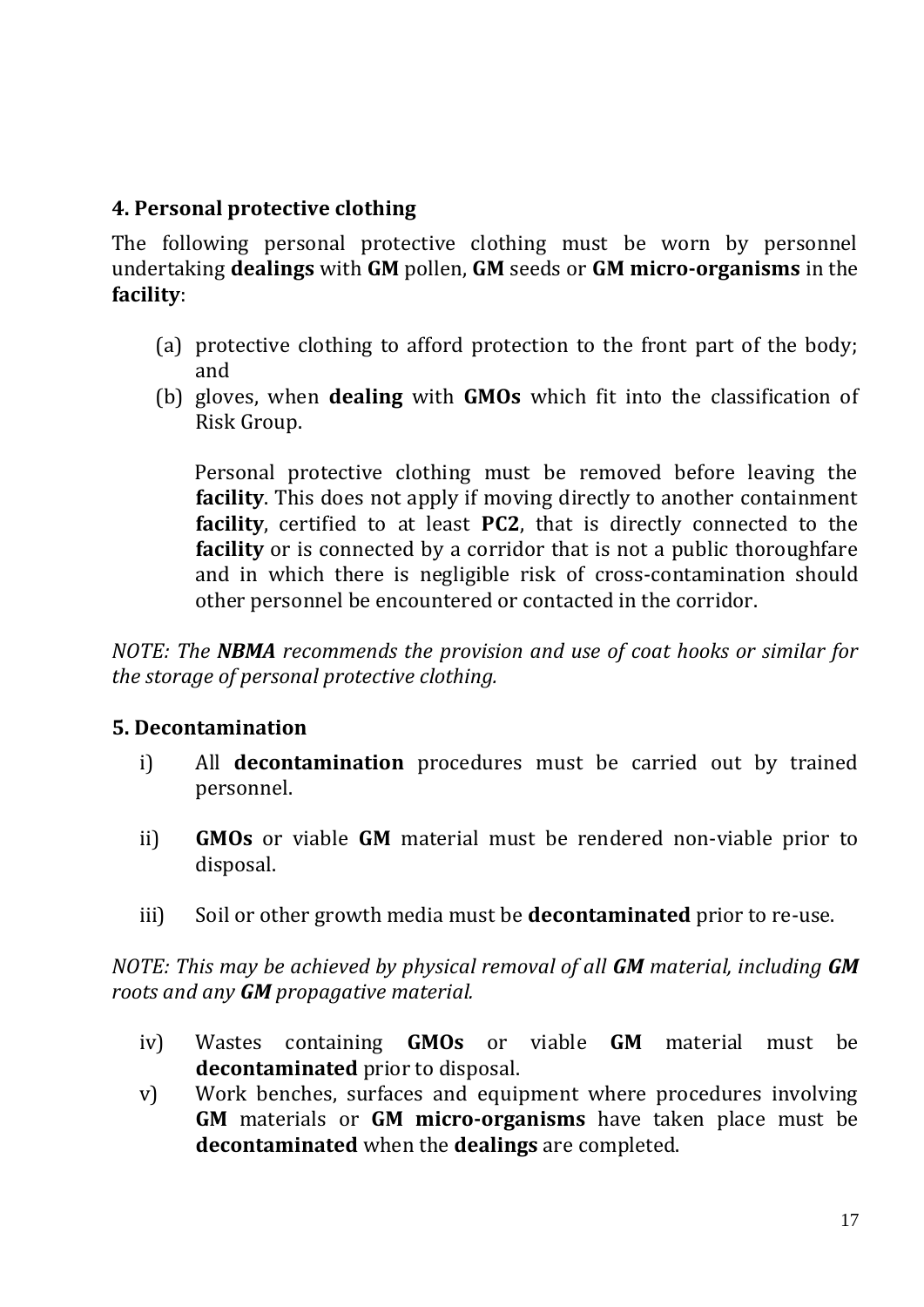- vi) Equipment, pots, bags, soil or soil substitutues contaminated with **GM**  material (pollen, seeds) or **GM micro-organisms** must be **decontaminated** before being removed from the **facility**.
- vii) Protective clothing contaminated with or suspected to be contaminated with **GM** materials (pollen, seeds) or **GM micro-organisms** must be taken off as soon as possible.
- viii) Protective clothing that has not been contaminated with **GM** materials (pollen, seeds) or **GM micro-organisms** may be washed using normal laundry methods and gloves must be disposed.
- ix) Any effluent waste containing **GM** materials (pollen, seeds) or **GM micro-organisms**, including run-off, must be **decontaminated** prior to release.
- x) **Decontamination** can be effected by **autoclaving** or other heat treatment, incineration, chemical treatment, or by any other method approved in writing by the **NBMA.**

#### *NOTE: Autoclaving is the most reliable means of decontamination, however this method is not applicable in all situations.*

xi) Any heat-based treatment must be performed using a combination of temperature and time that has been validated as effective in rendering the **GMOs** non-viable.

# *NOTE: If an autoclave is used for decontamination:*

*(a) loads must be packed and loaded to allow for the penetration of steam into the material being decontaminated*

*(b) the coldest part of the load must be exposed to a minimum temperature of 121°C and 103 kPa for at least 15 minutes or at 134°C and 203 kPa for at least 3 minutes; and*

*(c) measures must be taken to ensure that processed loads can be differentiated from unprocessed loads (e.g. by use of autoclave tape).*

- xii) If superheated (non-pressurised) steam is used for **decontamination**:
	- (a) provision must be made to allow for the penetration of steam into the load;
	- (b) the coldest part of the load must be exposed to a minimum temperature of 98°C for at least 2 hours, or a minimum temperature and time approved in writing by the **NBMA** can be differentiated from loads that have not.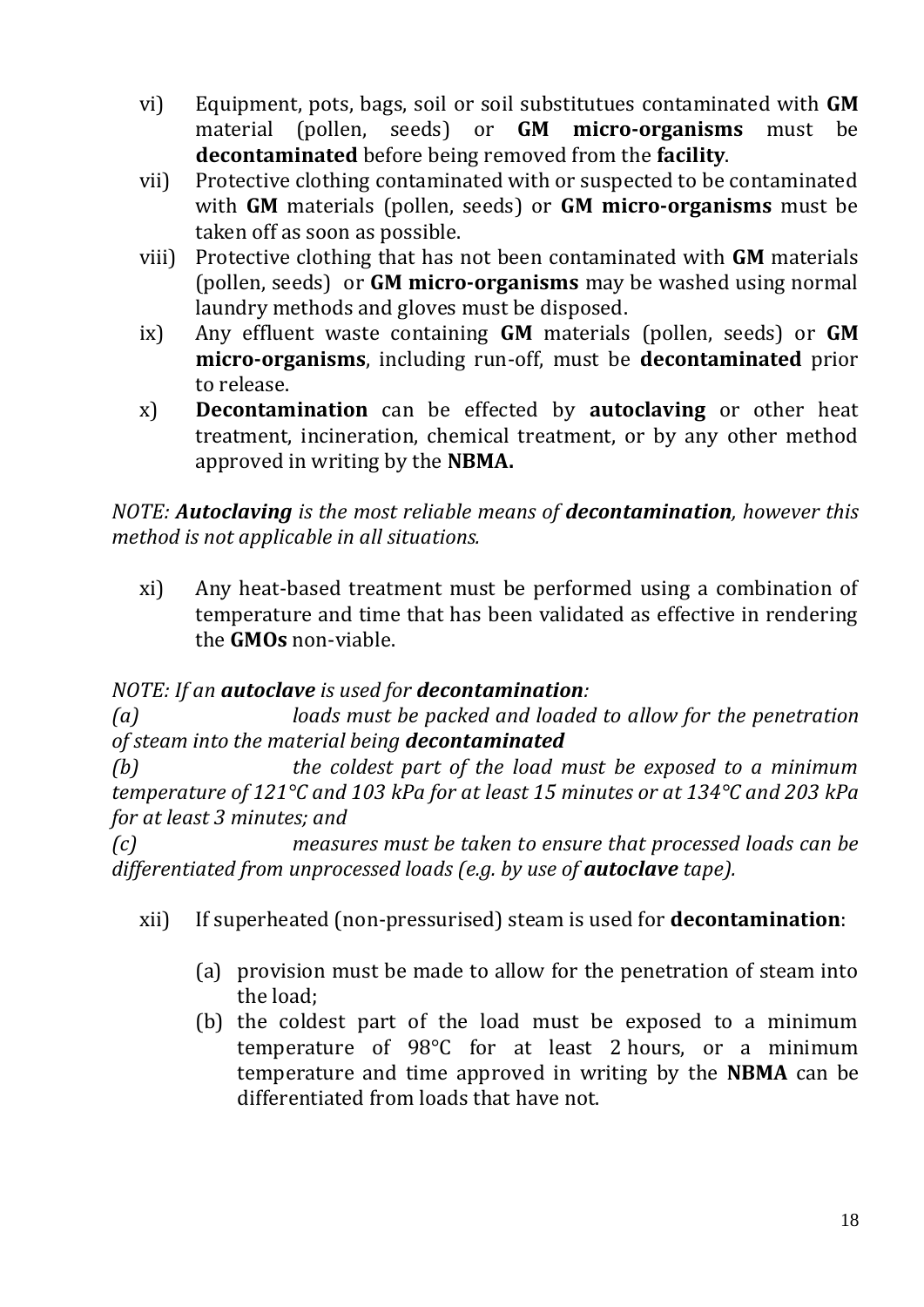xiii) Incineration must be performed in a high temperature, using high efficiency incinerator approved by the relevant government authority in the jurisdiction where the incinerator is located.

- xiv) Any chemical disinfectant treatment must be effective in rendering the **GMO** non-viable.
- xv) **Decontamination** can take place in the **facility**, or at another location, provided that the **GMOs**, equipment, wastes or clothing are transported to the **decontamination** site in accordance with any transport guidelines and other relevant guidelines issued by the **NBMA.**
- xvi) Persons who have been performing procedures with **GM** materials (pollen, seeds) or **GM micro-organisms** in the **facility** must **decontaminate** their hands before leaving the **facility**.

*NOTE: This may include the use of soap and water, if appropriate.* 

#### **6. Removal, storage and escape/spills of GMOs**

i) **GMOs** or **GM** propagative materials which require containment in a **PC2 facility** must not be removed from the **facility** unless:

- a) they are to be transported to another containment **facility** at least **PC2,** certified by the **NBMA**;
- b) they are to be transported to another location for storage;
- c) they are to be transported to another location to be **decontaminated** prior to disposal;
- d) written permission, such as a permit, has been given by the **NBMA** for transport to another destination within Nigeria ; or
- e) subject to obtaining any required permits, they are to be transported to the Nigerian border for export.

ii) All **GMOs** or **GM** propagative materials being transported out of the **facility** must be transported in accordance with any transport guidelines and other relevant guidelines issued by the **NBMA**

- iii) Whole live **GM materials,** plants (except **GM** pollen, **GM** seeds, **GM** tubers, **GM** bulbs, **GM** corms or dormant **GM** stems) should not be stored outside of the **facility**.
- iv) All **GM** materials being stored within the **facility**, including cultures of **GM micro-organisms**, must be **sealed** during storage to prevent dissemination of the **GMOs**.

*NOTE: The type of container necessary to prevent the GMOs from escaping will vary depending on the type of organism being stored*.

v) **GM** materials (pollen, seeds, tubers, bulbs, corms, dormant stems etc.) or materials containing **GM micro-organisms** may be stored outside the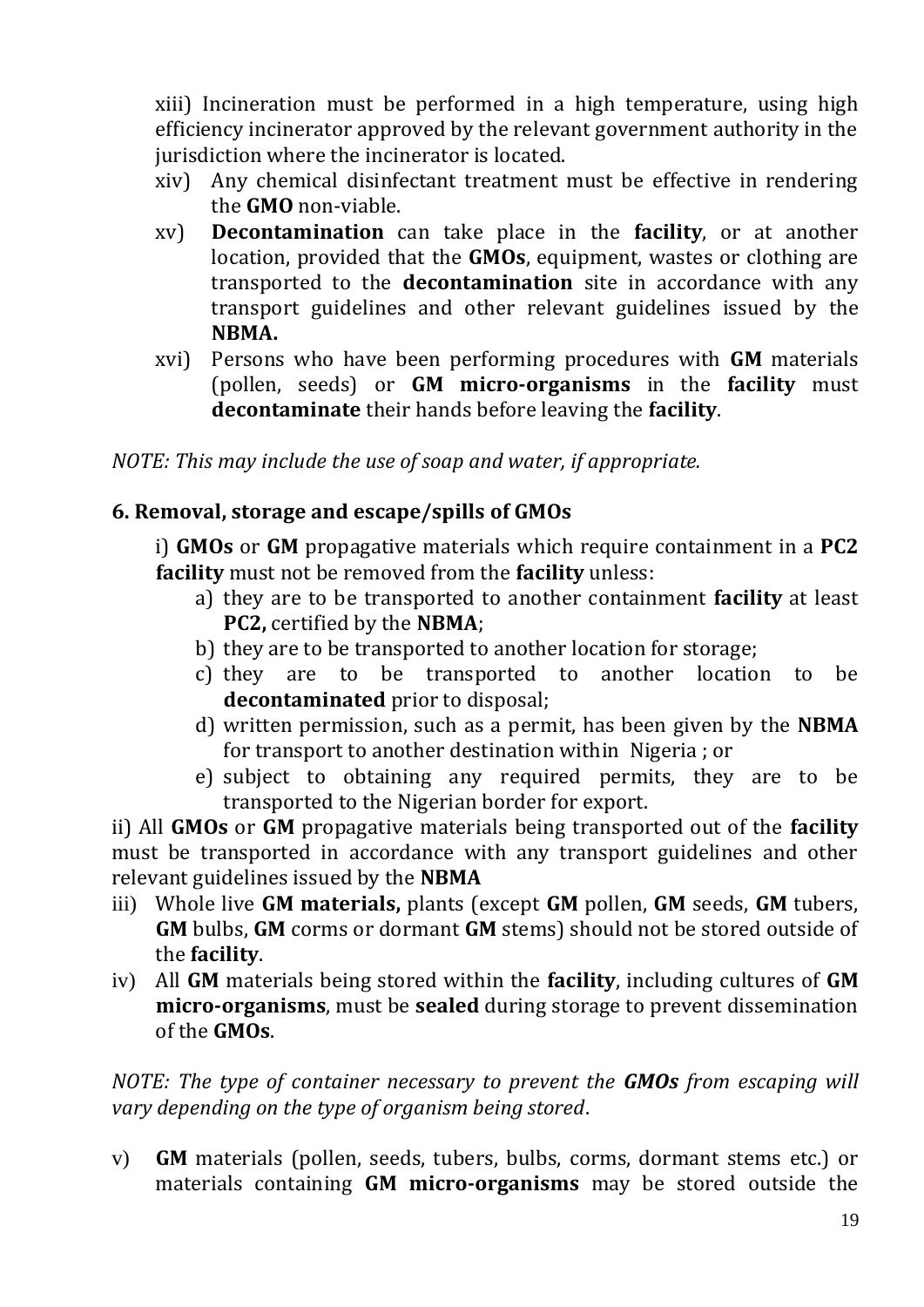**facility** in a storage unit (freezer, fridge, controlled temperature room or other container). A biohazard symbol must be posted on the storage unit. The storage unit must be locked when not in use, unless access is restricted to the room or area where the storage unit is located. Access to the storage unit must be restricted or controlled to prevent unintentional release of **GM**  propagative materials into the **environment**.

- vi) **GM** materials (pollen, seeds, tubers, bulbs, corms, dormant stems etc.) or materials containing **GM micro-organisms** being stored outside the **facility** must be double-contained. The **primary container** must be **sealed** to prevent the escape or release of the **GM** propagative materials and must be labelled. The **primary container** must be stored in an **unbreakable secondary container**. In the case of a small storage unit such as a fridge, freezer or liquid nitrogen container, the **secondary container** may be the storage unit.
- vii) Documented procedures must be in place to **decontaminate** any unintentional release or spill involving **GM** plants, plants containing **GM micro-organisms**, or other **GM** material inside or outside the **facility**. The procedures must be made available to the NBMA on request.
- viii) If a spill of **GM** materials (pollen, seeds, etc.) or **GM micro-organisms** occurs inside the **facility**, the spill procedures must be implemented to **decontaminate** the spill as soon as possible.
- ix) If an unintentional release or spill of **GM** materials (plants, plants containing **GM micro-organisms)** occurs outside the **facility**, the spills procedures must be implemented to ensure that all **GM** material is recovered and any contaminated surfaces are **decontaminated**.
- x) Any real or suspected unintentional release of **GMOs** outside the **facility**, including spills, must be reported to the **NBMA** as soon as possible.

#### **7. Dealings involving GM micro-organisms**

If any of the **dealings** proposed to be conducted in the **facility** will involve **GM micro-organisms**, the behavioural training must encompass the following requirements in addition to all other requirements list:

#### i) **Containment equipment:**

Any **dealings** in the **facility** with **GM micro-organisms** that require **PC2**  containment that produce **aerosols** containing **GM micro-organisms** must be performed in the biosafety cabinet or other **aerosol** containment equipment approved in writing by the **NBMA.**

#### ii) **Decontamination:**

Non-viable plant materials containing **GM micro-organisms** must be **decontaminated** once **dealings** are completed by **autoclaving**, incineration,